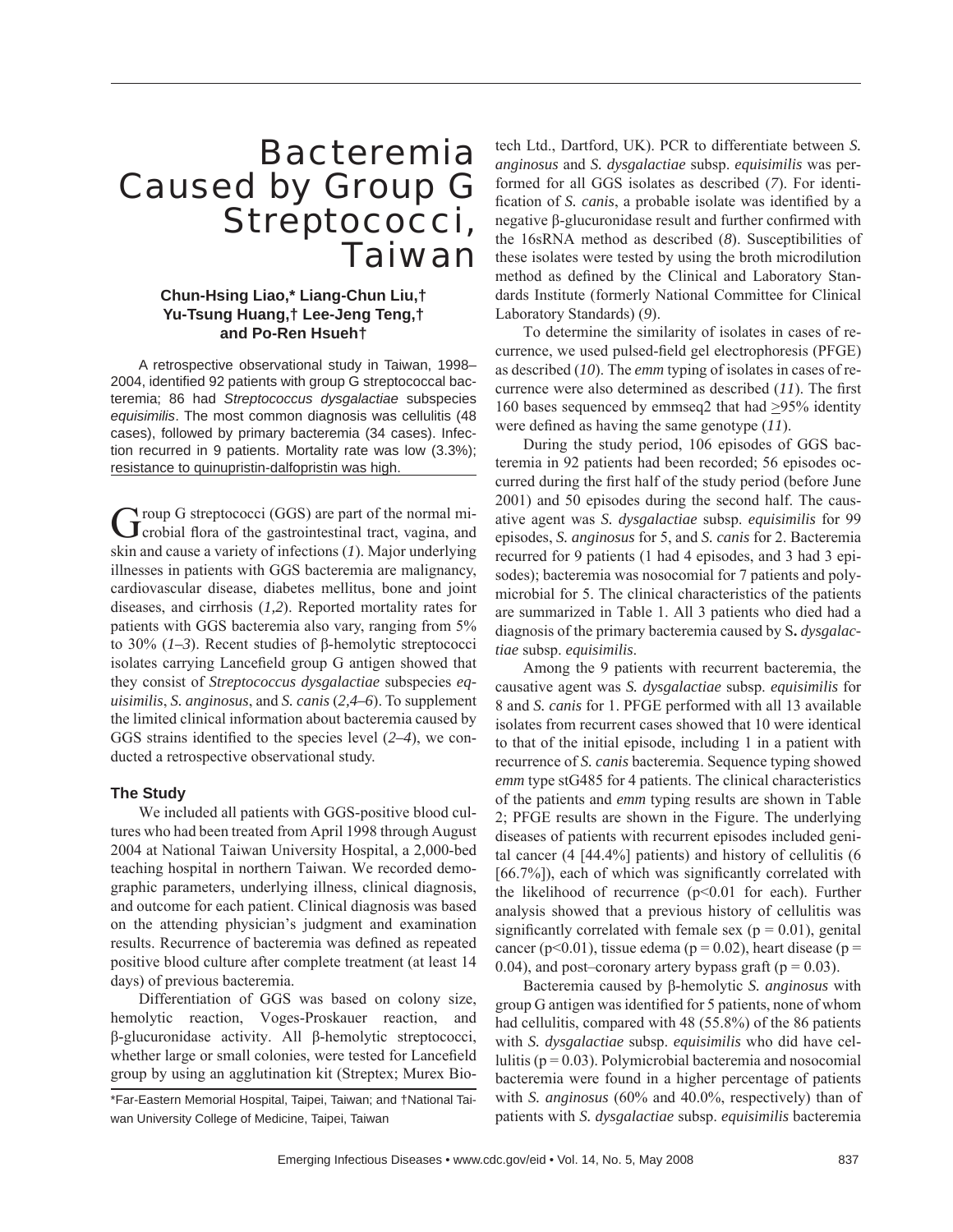### **DISPATCHES**

| Table 1. Clinical characteristic of 92 patients with group G |  |
|--------------------------------------------------------------|--|
| streptococcal bacteremia, April 1998-August 2004, Taiwan     |  |

| Characteristic                                      | No. (%) patients |
|-----------------------------------------------------|------------------|
| Age, y                                              |                  |
| $<$ 10                                              | 1(1.1)           |
| $10 - 50$                                           | 12 (13.0)        |
| $51 - 75$                                           | 68 (73.9)        |
| >75                                                 | 11 (12.0)        |
| Median (range)                                      | 72 (10-93)       |
| Sex                                                 |                  |
| Male                                                | 58 (63.0)        |
| Female                                              | 34 (37.0)        |
| Underlying diseases                                 |                  |
| Malignancy                                          | 35 (38.0)        |
| Genital                                             | 10 (10.9)        |
| Head and neck                                       | 8(8.7)           |
| Gastrointestinal                                    | 6(6.5)           |
| Hematologic                                         | 3(3.3)           |
| Tissue edema                                        | 25 (27.2)        |
| Heart disease                                       | 20 (21.7)        |
| Post-coronary artery bypass graft                   | 6(6.5)           |
| Diabetes mellitus                                   | 16 (17.4)        |
| Central nervous system disease                      | 15 (16.3)        |
| Liver cirrhosis                                     | 9(9.8)           |
| Chronic renal disease                               | 8(8.7)           |
| Chronic lung disease                                | 6(6.5)           |
| Bone disease                                        | 5(5.4)           |
| Deep venous thrombosis                              | 2(2.2)           |
| Type of infection                                   |                  |
| Cellulitis                                          | 48 (52.1)*       |
| Primary bacteremia                                  | 34 (36.9)        |
| Deep-seated abscess                                 | 4 (4.2) †        |
| Neutropenia and fever                               | 3(3.3)           |
| Septic arthritis                                    | 2(2.2)           |
| Urinary tract infection                             | 1(1.1)           |
| Infective endocarditis                              | 1(1.1)           |
| Pneumonia                                           | 1(1.1)           |
| Initial findings                                    |                  |
| Fever                                               | 86 (93.5)        |
| Leukocytosis $(>10,000$ cells/ $\mu$ L)             | 34 (37.0)        |
| Septic shock                                        | 4(5.4)           |
| Outcome                                             |                  |
| Death                                               | 3(3.3)           |
| Recurrence of bacteremia                            | 9(9.8)           |
| *Includes 2 patients who also had septic arthritis. |                  |

†Includes 2 patients with psoas muscle abscess, 1 with epidural abscess, and 1 with deep neck infection.

 $(4.7\%$  and 5.8%, respectively); p<0.01 and p = 0.02, respectively. The 1 patient with *S. canis* bacteremia was a 33 year-old man with no history of dog bite. He had alcoholassociated liver cirrhosis of Child C (severe) classification and leg edema. He had 2 episodes of *S. canis* bacteremia 1 month apart. Echocardiogram results showed no evidence of valvular vegetation. For the first episode, the patient received a 14-day course of cefotaxime.

Antimicrobial drug–susceptibility testing showed decreased susceptibility to only macrolides (susceptibity rates: azithromycin 67.4%, clarithromycin 73.9%), clindamycin (87.0%), and quinupristin-dalfopristin (33.7%) (online Appendix Table, available from www.cdc.gov/ EID/content/14/5/837-appT.htm). No clinical factor correlated with macrolide resistance. All isolates of recurrent bacteremia were susceptible to macrolides.

#### **Conclusions**

We documented 5 cases of primary bacteremia caused by β-hemolytic group G *S. anginosus* and unintentionally documented recurrence of *S. canis* bacteremia. *S. canis* bacteremia in humans was first clearly described in 1997 (12).

Our fi nding of 5 β-hemolytic *S. anginosus* isolates and 1 *S. canis* isolate in patients with GGS bacteremia in this study differs from findings of previous studies  $(2,3)$ . Factors that may have contributed to this discrepancy include serotype determination and PCR method. Serotype determination was performed for all β-hemolytic streptococci isolated in our hospital, whether colonies were large or small, which might have led to the detection of more streptococcal isolates with G antigen. The PCR method developed in our hospital and used in this study could effectively differentiate *S. anginosus* from *S. dysgalactiae* subsp. *equisimilis* (*7*).

Information about clinical infection with *S. milleri* with group G antigen is limited (*4*). In a previous study of GGS bacteremia, Cohen-Poradosu et al. reported that 6 of 84 patients had recurrence of bacteremia (*3*). We found recurrence in 9 of the 92 patients. Risk factors were similar to those previously reported for non–group A streptococcal cellulitis (*13*). PFGE of these isolates showed that a high percentage of recurrence was caused by identical strains. Although Cohen-Poradosu et al. reported that *emm* type stG840 was the most common strain (*3*), we found *emm* type stG485 to be most common.



Figure. Pulsed-field gel electrophoresis profiles of all isolates from patients with recurrent group G streptococcal bacteremia. Isolates B1 and B2, *Streptococcus canis;* other isolates, *S. dysgalactiae* subsp. *equisimilis* (see designation of the isolates in Table 2). Lane M, molecular mass marker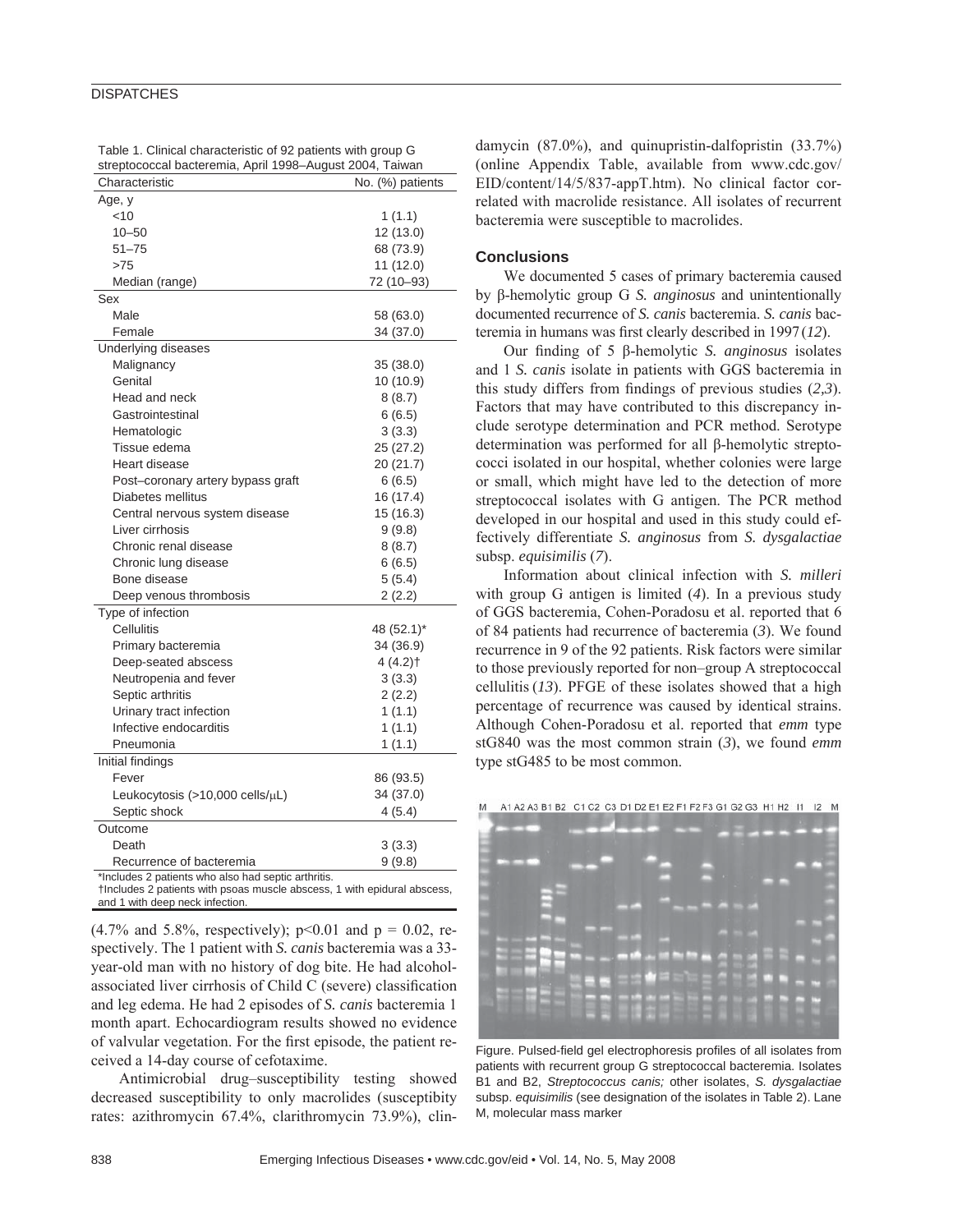#### Bacteremia Caused by Group G Streptococci, Taiwan

| Patient        | Age, y/                                                     |                |                   |                                      |                    |           | <b>PFGE</b>      |  |  |
|----------------|-------------------------------------------------------------|----------------|-------------------|--------------------------------------|--------------------|-----------|------------------|--|--|
| no.            | sex                                                         | Isolate        | Date of isolation | Underlying disease                   | Clinical diagnosis | emm type  | pattern          |  |  |
| 1              | 67/F                                                        | A <sub>1</sub> | 2001 May 28       | Coronary heart disease, post-        | Cellulitis         | stG166b   |                  |  |  |
|                |                                                             | A2             | 2002 Jul 18       | coronary artery bypass graft         | Cellulitis         | stG166b   | Identical        |  |  |
|                |                                                             | A3             | 2003 Oct 14       |                                      | Cellulitis         | stG166b   | Identical        |  |  |
| 2              | 33/M                                                        | <b>B1+</b>     | 2002 Nov 13       | Alcoholic liver cirrhosis, child C   | Primary bacteremia | STL1929.1 |                  |  |  |
|                |                                                             | B2†            | 2002 Oct 15       |                                      | Primary bacteremia | STL1929.1 | Identical        |  |  |
| 3              | 47/F                                                        | C <sub>1</sub> | 1998 May 15       | Vulvar cancer after surgery and      | Cellulitis         | stG166b   |                  |  |  |
|                |                                                             | C <sub>2</sub> | 2002 Jan 18       | radiotherapy                         | Cellulitis         | stG6.1    | Related          |  |  |
|                |                                                             | C <sub>3</sub> | 2002 Dec 19       |                                      | Cellulitis         | stG6.1    | Identical        |  |  |
| $\overline{4}$ | 49/M                                                        | D <sub>1</sub> | 2000 May 24       | Nasopharyngeal carcinoma after       | <b>Cellulitis</b>  | stG485    |                  |  |  |
|                |                                                             | D <sub>2</sub> | 2000 Aug 9        | chemotherapy and radiotherapy        | Cellulitis         | stG485    | Identical        |  |  |
| 5              | 28/M                                                        | E1             | 1998 Dec 26       | von Willebrand disease, type I       | Cellulitis         | stG485    |                  |  |  |
|                |                                                             | E <sub>2</sub> | 1999 Aug 28       |                                      | Cellulitis         | stG840    | <b>Different</b> |  |  |
| 6              | 72/F                                                        | F1             | 1998 Aug 24       | Cervical cancer after surgery and    | <b>Cellulitis</b>  | stG485    |                  |  |  |
|                |                                                             | F <sub>2</sub> | 1998 Oct 23       | radiotherapy, diabetes mellitus      | <b>Cellulitis</b>  | stG485    | Identical        |  |  |
|                |                                                             | F <sub>3</sub> | 1999 Dec 3        |                                      | Cellulitis         | stG840    | <b>Different</b> |  |  |
| $\overline{7}$ | 55/F                                                        | G <sub>1</sub> | 1999 Oct 9        | Cervical cancer after surgery and    | Cellulitis         | stG485    |                  |  |  |
|                |                                                             | G <sub>2</sub> | 2000 Apr 18       | radiotherapy                         | Cellulitis         | stG485    | Identical        |  |  |
|                |                                                             | G <sub>3</sub> | 2001 Sep 24       |                                      | Cellulitis         | stG485    | Identical        |  |  |
|                |                                                             | <b>NA</b>      | 2000 Jul 19       |                                      | Cellulitis         | <b>NA</b> | <b>NA</b>        |  |  |
| 8              | 46/M                                                        | H1             | 2001 Aug 21       | Acute myeloid leukemia (M4)          | Primary bacteremia | stGLP 1.0 |                  |  |  |
|                |                                                             | H <sub>2</sub> | 2001 Sep 6        |                                      | Primary bacteremia | stGLP 1.0 | Identical        |  |  |
| 9              | 80/F                                                        | 1              | 2003 May 5        | Cervical cancer with lung metastasis | Primary bacteremia | stG245.0  |                  |  |  |
|                |                                                             | 12             | 2003 Nov 17       | and obstructive uropathy             | Primary bacteremia | stG245.0  | Identical        |  |  |
|                | *PFGE, pulsed-field gel electrophoresis; NA, not available. |                |                   |                                      |                    |           |                  |  |  |

Table 2. Summary of characteristics of patients with recurrence of group G streptococcus bacteremia, April 1998–August 2004, Taiwan\*

†*Streptoccus canis*.

For years in Taiwan, macrolide resistance of streptococci has been a major health problem (*14,15*). A previous study found erythromycin resistance in 23.5% of GGS strains (*14*). Although we did not test for erythromycin resistance, we found some resistance even to new macrolides. Since restriction of macrolide use in Taiwan, a linear relationship has been noted between the decline in erythromycin use and the decline in erythromycin resistance in *S. pyogenes* (*15*). Our study, however, found no decline in macrolide resistance from first half of the study period  $(27.1\%)$  to the second half  $(37.0\%)$ .

In summary, in our study, infection with *S. dysgalactiae* subsp. *equisimilis* was the most common cause of GGS bacteremia. Infection recurred for  $\approx$ 10%. The mortality rate for patients with GGS bacteremia was relatively low  $(10\%)$ , but resistance to quinupristin-dalfopristin was extremely high.

Dr Liao is an infectious diseases specialist in the Department of Internal Medicine, Far-Eastern Memorial Hospital. His major research interests are clinical and epidemiologic studies and pathogenesis of gram-positive bacterial infections, particularly streptococcal and methicillin-resistant *Staphylococcus aureus* infections*.*

#### **References**

- 1. Auckenthaler R, Hermans PE, Washington JA II. Group G streptococcal bacteremia: clinical study and review of the literature. Rev Infect Dis. 1983;5:196–204.
- 2. Woo PC, Fung AM, Lau SK, Wong SS, Yuen KY. Group G betahemolytic streptococcal bacteremia characterized by 16S ribosomal RNA gene sequencing. J Clin Microbiol. 2001;39:3147–55.
- 3. Cohen-Poradosu R, Jaffe J, Lavi D, Grisariu-Greenzaid S, Nir-Paz R, Valinsky L, et al. Group G streptococcal bacteremia in Jerusalem. Emerg Infect Dis. 2004;10:1455–60.
- 4. Facklam R. What happened to the streptococci: overview of taxonomic and nomenclature changes. Clin Microbiol Rev. 2002;15: 613–30.
- 5. Vandamme P, Pot B, Falsen E, Kersters K, Devriese LA. Taxonomic study of Lancefield streptococcal groups C, G, and L (Streptococ*cus dysgalactiae*) and proposal of *S. dysgalactiae* subsp. *equisimilis* subsp. nov. Int J Syst Bacteriol. 1996;46:774–81.
- 6. Lawrence J, Yajko DM, Hadley WK. Incidence and characterization of beta-hemolytic *Streptococcus milleri* and differentiation from *S. pyogenes* (group A), *S. equisimilis* (group C), and large-colony group G streptococci. J Clin Microbiol. 1985;22:772–7.
- 7. Liu LC, Tsai JC, Hsueh PR, Teng LJ. Rapid differentiation between members of the *anginosus* group and *Streptococcus dysgalactiae* subsp. *equisimilis* within beta-hemolytic group C and G streptococci by PCR. J Clin Microbiol. 2006;44:1836–8.
- 8. Whatmore AM, Engler KH, Gudmundsdottir G, Efstratiou A. Identification of isolates of *Streptococcus canis* infecting humans. J Clin Microbiol. 2001;39:4196–9.
- 9. National Committee for Clinical Laboratory Standards. Methods for dilution antimicrobial susceptibility tests for bacteria that grow aerobically. Approved standard M7-A6. 5th ed. Wayne (PA): The Committee, 2004.